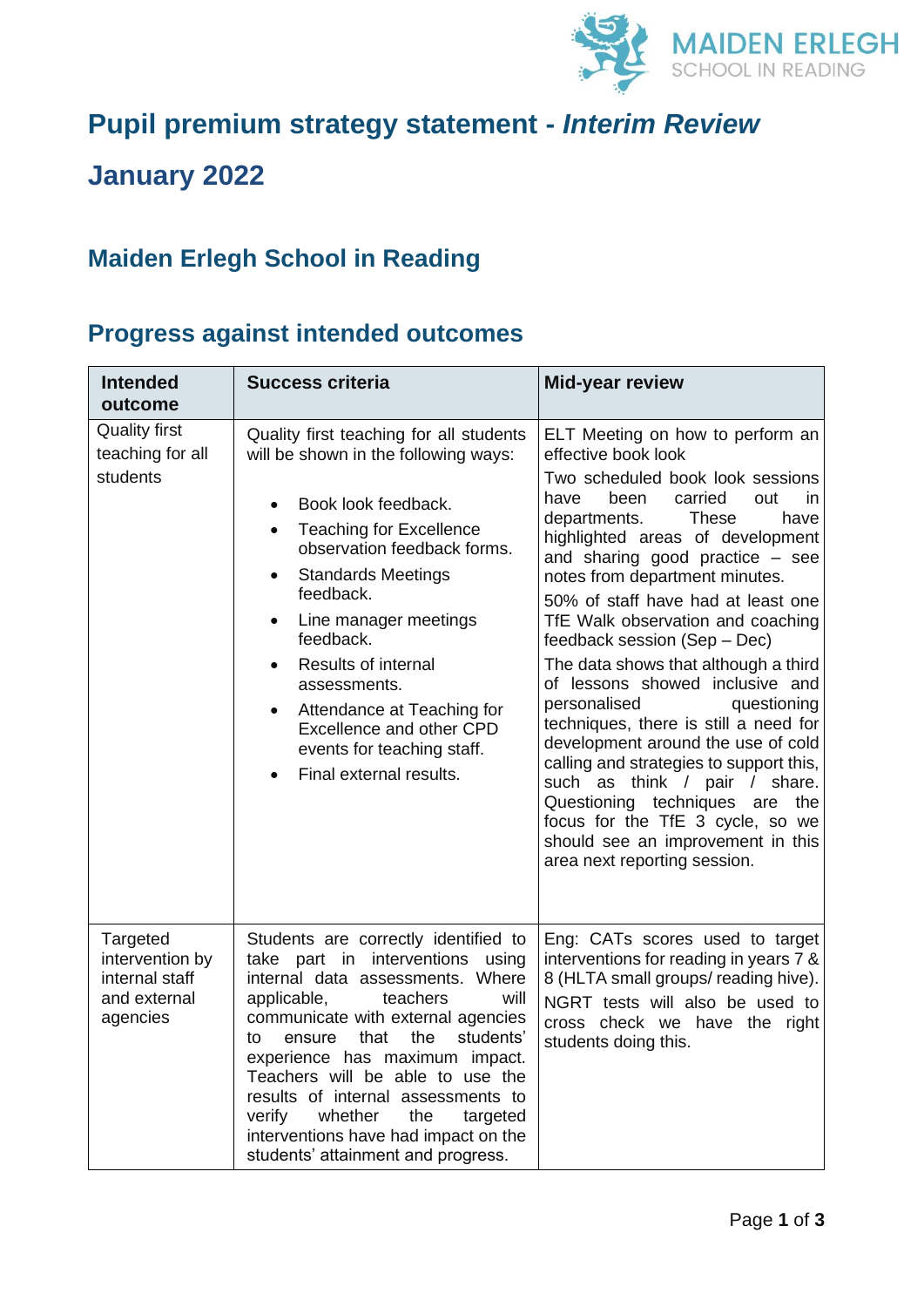| Targeted<br>academic<br>support                                                                                                           | Throughout the school there are<br>many ways in which students are<br>with<br>their<br>supported<br>academic<br>studies, such as access to the AQA<br>unit awards, small group support<br>from subject specialists and our in-<br>house Steps programme. Where<br>students are identified as taking part<br>in these programmes the following<br>analysis will take place: | Eng; Intervention groups for reading<br>taking place in years 7 & 8 with<br>weaker readers identified by CATS<br>tests. See above<br>Years 9-11 interventions taking<br>place with Eng tutor (catch up). Year<br>11 doing spoken lang presentations<br>with the tutor to support those who<br>feel less secure with this exam<br>requirement. |
|-------------------------------------------------------------------------------------------------------------------------------------------|----------------------------------------------------------------------------------------------------------------------------------------------------------------------------------------------------------------------------------------------------------------------------------------------------------------------------------------------------------------------------|-----------------------------------------------------------------------------------------------------------------------------------------------------------------------------------------------------------------------------------------------------------------------------------------------------------------------------------------------|
|                                                                                                                                           | Results of internal<br>assessments, including<br>results for our EAL students.                                                                                                                                                                                                                                                                                             | ASDAN students are doing ELC Eng<br>to support them with their GCSE Eng<br>Lang GCSE.                                                                                                                                                                                                                                                         |
|                                                                                                                                           | Round Robin feedback<br>showing higher engagement<br>in lessons and developed<br>understanding.                                                                                                                                                                                                                                                                            | School robins is used frequently for<br>feedback m targeted students to<br>inform next steps.                                                                                                                                                                                                                                                 |
|                                                                                                                                           | Attendance at support<br>$\bullet$<br>arranged.<br>Participation levels in STEP's<br>٠<br>programme.<br>Feedback from AHOY's re<br>resources and other<br>requirements for students to<br>access learning.                                                                                                                                                                 | On 1 March, the next STEPS<br>programme is due to commence<br>(Intake 3). This is still a developing<br>model, but it proving to be useful and<br>successful for students at wave 2<br>level who are struggling to regulate<br>behaviour.                                                                                                     |
|                                                                                                                                           |                                                                                                                                                                                                                                                                                                                                                                            | AHOYS work closely with other key<br>members,<br>pastoral<br>and<br>class<br>teachers to ensure student receive<br>resources and support with their<br>studies<br>and<br>circumstances,<br>to<br>ensure they have equal access, in<br>order to be able, achieve and build<br>aspiration for the future.                                       |
| Robust<br>induction for<br>new starters to<br>ensure that<br>needs and<br>challenges to<br>achievement<br>are understood<br>and addressed | An induction period for new starters is<br>used to ensure the school get to know<br>the students' needs quickly. For these<br>students we will monitor:                                                                                                                                                                                                                    | EAL students are tested for fluency<br>in Eng and then allocated support<br>according to their needs.                                                                                                                                                                                                                                         |
|                                                                                                                                           | Results of internal<br>assessments.<br>Feedback from AHOY's in<br>Pupil<br>Premium<br>their<br>champion role.<br><b>Transitional work between</b><br>settings.                                                                                                                                                                                                             | Appropriate information is shared to<br>staff during briefings (particularly<br>pastoral briefing, which staff find very<br>helpful). School robins function also<br>allows for quick and easy sharing, as<br>does Classcharts quick link 'info' tab.                                                                                         |
| Closing the gap<br>- our recovery                                                                                                         | A range of strategies are used to<br>support students in closing gaps in                                                                                                                                                                                                                                                                                                   | <b>HLTAs</b><br>undertaking<br>reading<br>are<br>interventions with students identified                                                                                                                                                                                                                                                       |